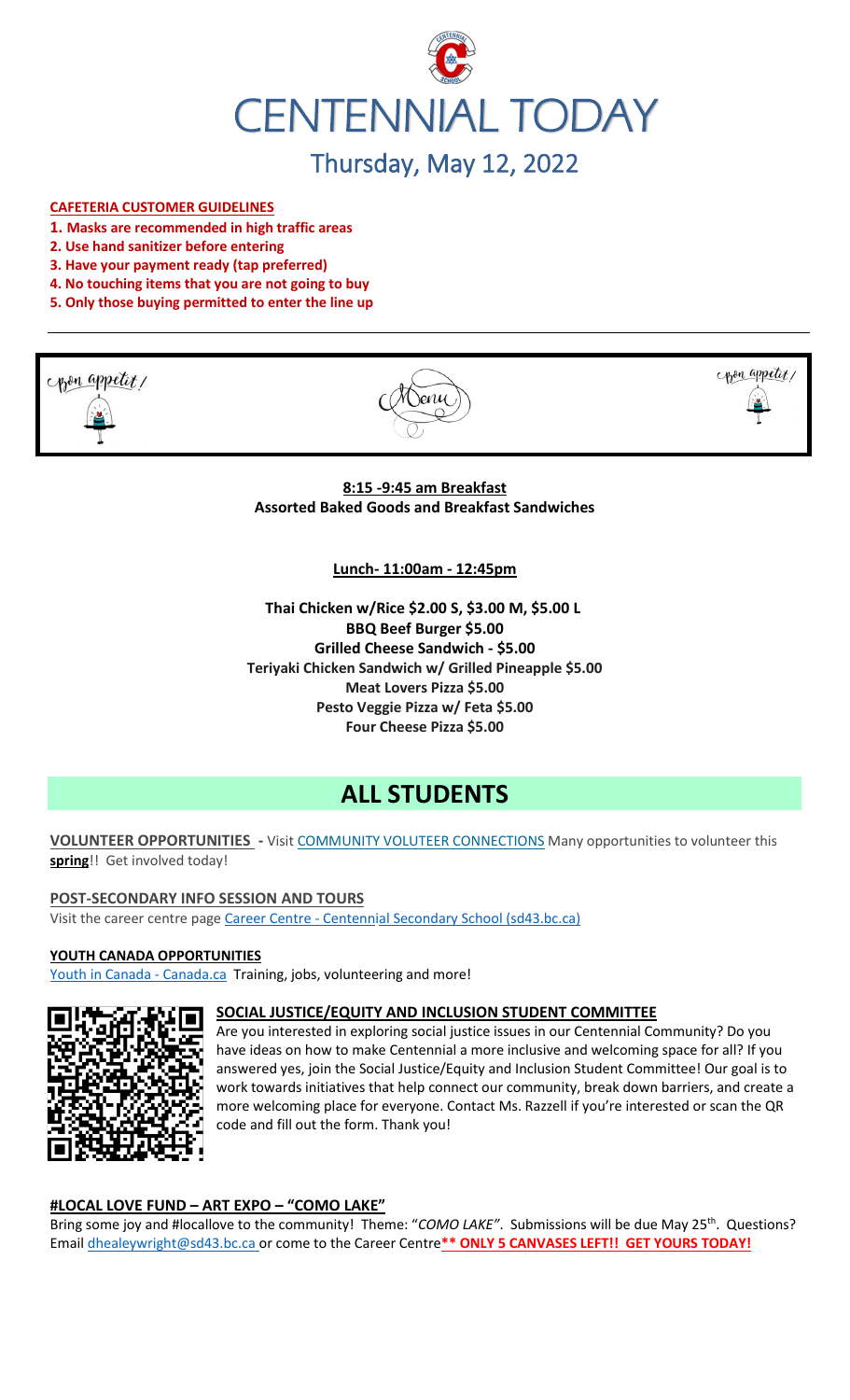#### **PLANT YOURSELF IN SOUTH COQUITLAM\*NEW\***

Sunday May 28th 1 pm Blue Mountain Park 25 spots available.

Plant Yourself is an opportunity for youth living in South Coquitlam to showcase their unique cultural background, build community connections, and participate in Truth and Reconciliation at a local level by: Knowing, Growing and Showing your cultural roots, all while grounding yourself on the traditional lands of the Kwikwetlem First Nation. Create a personalized leaf, representing their cultural identity, as well as their connection to the Kwikwetlem First Nation territory. [Plant Yourself Tickets, Sat, May 28, 2022 at 1:00 PM | Eventbrite](https://www.eventbrite.ca/e/plant-yourself-tickets-335607159047)

# **GRADE 12**

## **CAPILANO U - Application Deadline Extended: Bachelor of Kinesiology**

Applications for the Fall 2022 intake of the Bachelor of Kinesiology (BKINKINE) have been reopened and extended to **June 7, 2022** (but may close sooner if the program becomes full). This intake was previously closed May 3, 2022. Application dates will update on the website with the next web refresh. Program and admission information can be found [HERE](https://r20.rs6.net/tn.jsp?f=001SUzFX9y6x_DZ8u1ILhrZoR561QI7ko-glqLZ3NGKEFYDiPkHhwaQO5hadoW4JFVrApBljFLx0BCplok2Va4m_w32cW5s6kD5qv8NykZgy9Zo72NK3zwzReaGpUNNGz3GRbVeQAJCqhUivMUWEW1rI3-OAq6I8DoKzJOqbnBGczpT3WvMJ8WdqqH5YzRx_ltcjN6YI1_AoMBQ78y5WnWPt6b6a38aSrIOtAeTudxClJQPgYbTky18V93Bm4ygG_m5VH6MYk12RIgavzLTCSojuA==&c=3pWigr51xerjgpsJQfV7gCmLcs4LPkC7OicqYYgjmVJbku7DyMgbQA==&ch=xtJxjTAWGbsUBfCzEiIL8P3QkU5CEUWkteH7aJ3afKtmbmqCWhD_Rg==)

#### **ATTENTION GRADE 12s\*NEW\***

We are excited to announce that after a 2-year hiatus, the **2022 Grad Dinner Dance** will be on **Saturday, June 18 th** at 6pm at the **Sheraton Wall Centre Vancouver**. Dress code is formal. A buffet dinner will be served, followed by dancing. Tickets are \$175 and will be available on School Cash Online. (The PAC will be hosting After Grad at the Coquitlam Rec Centre on Poirier following Dinner Dance, these tickets will be available separately.) If you have **specific food allergies or intolerances**, please email **Ms. Mattson** at [mmattson@sd43.bc.ca](mailto:mmattson@sd43.bc.ca) or see her in Room E216.

- Dinner Dance Tickets \$175 per grad available to purchase online between May 2 May 14
- Aftergrad Tickets \$40 per grad available to purchase online between May 15 May 31
- Commencement Guest Tickets \$5 per guest available to purchase online between May 15 June 9
- All tickets must be purchased online on SchoolCash site. <https://sd43.schoolcashonline.com/>

#### **2022 VALEDICTORIAN SELECTION PROCESS\*NEW\* NOMINATION QUALIFICATIONS:**

- Must be in good standing to graduate as of June 2022 (no 'I' Reports, no courses that have been failed this year)
- 4 teacher nominations

#### **NOMINATION PROCESS:**

Interested potential nominees must submit the following to be considered for nomination:

- Teacher Nomination Forms (4) (this is an online form the link has been emailed to all teachers and was included in the email sent to families)
- Short Essay *(1 page, typed, double-spaced)* "*Why I Should Be Valedictorian*", completed on your own (submitted Mr. Jackson at [brjackson@sd43.bc.ca\)](mailto:bking@sd43.bc.ca)

# *\*This package is to be emailed before 4 pm, May 13th 2022 (no exceptions!)*

#### **TIMELINE:**

| May $5^{\text{th}} - 13^{\text{th}}$ | - The online Nomination forms goes live                                                           |
|--------------------------------------|---------------------------------------------------------------------------------------------------|
| May 13 <sup>th</sup>                 | -Nomination forms and teacher forms due to the Mr. Jackson's email briackson@sd43.bc.ca by 4 p.m. |
| May 16th                             | - Nominee Staff Selection Committee meeting                                                       |
| May 17th                             | - Successful nominees announced                                                                   |
| May 18th                             | - Successful nominee meeting to discuss campaign process and requirements. Time TBA.              |
| May 26 <sup>th</sup>                 | - Speeches will be shared to grade 12 students. Online voting will occur.                         |
| May 27th                             | - Valedictorian announced                                                                         |

# **CAREER CENTRE Visit the online Centennial Career Centre Pag[e HERE](https://www.sd43.bc.ca/school/centennial/ProgramsServices/CareerCentre/experiences/Pages/default.aspx#/=)**



**@cent43careercentre** 

#### **ELMER HELM YOUTH FUND\*NEW\***

Now Open. \$1500 awards available. Criteria: Financial need, Community Service. Application package posted Career Centre - [Centennial Secondary School \(sd43.bc.ca\)](https://www.sd43.bc.ca/school/centennial/ProgramsServices/CareerCentre/financeawards/Pages/default.aspx?InitialTabId=Ribbon%2ERead&VisibilityContext=WSSTabPersistence#/=#InplviewHash02f87063-69d3-4710-8d10-63ddea64e857=) Deadline to apply June 30<sup>th</sup>.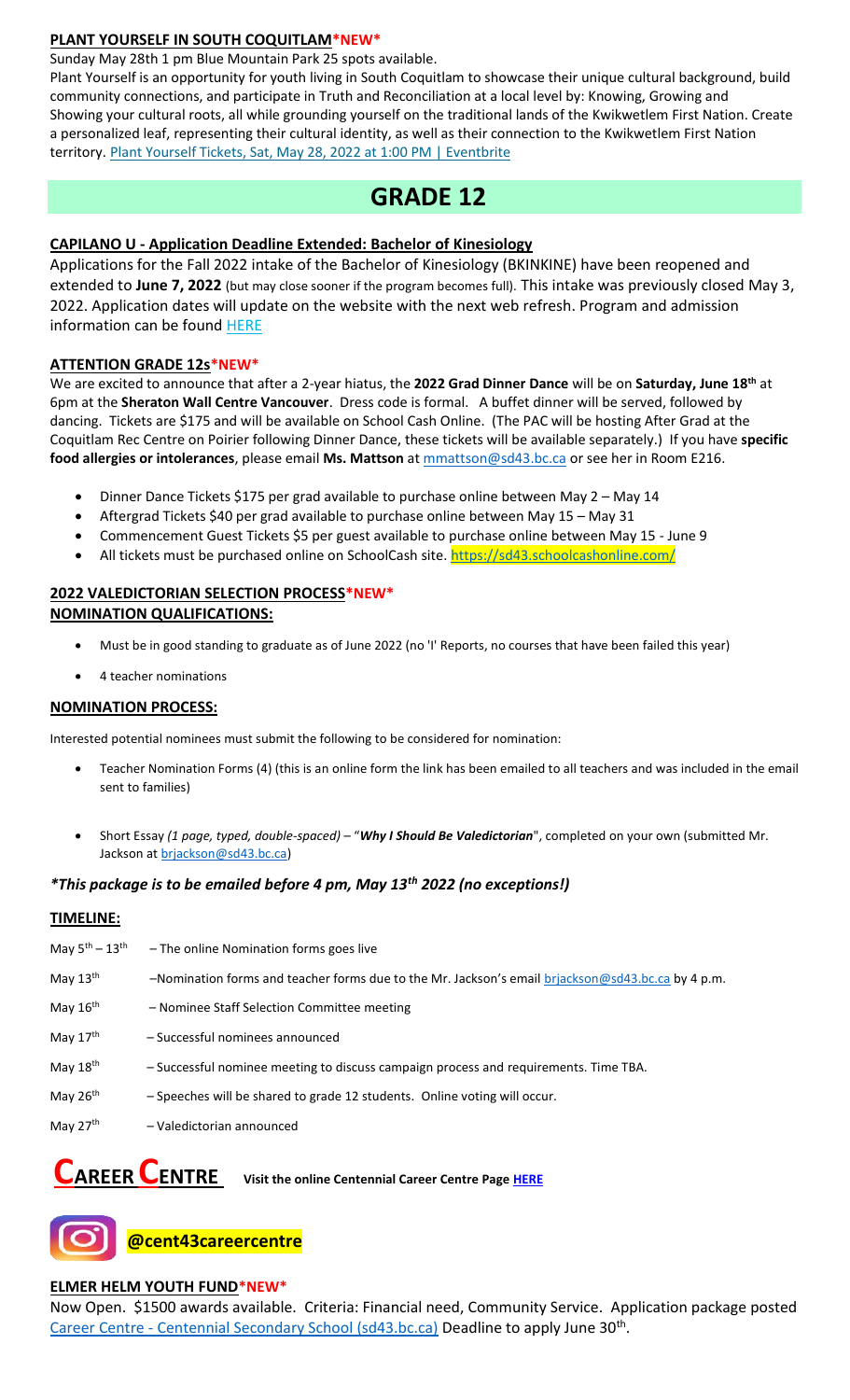## **BCGUE SCHOLARSHIPS NOW OPEN TO June 15th \*NEW\***

#### 2022 BCGEU Scholarship Program - [BC General Employees' Union \(BCGEU\)](https://www.bcgeu.ca/2022_bcgeu_scholarship_program)

A BCGEU member in good standing, or related to a current, retired, or deceased BCGEU member or staff; and A student or prospective post-secondary or higher learning student enrolled, registered or planning to attend an eligible educational institution in 2022 **Essay**: In addition to providing personal information, applicants must submit a short essay of 450 - 500 word essay.

#### **MAILLARDVILLE RESIDENTS ASSOC. BURSARY \*UPDATED\*NEW\***

Grade 12 student who lives in Maillardville, demonstrates financial need, makes a contribution to their community through community service and will graduate with a Dogwood Diploma or a BC School Completion Certificate. Value \$500 Apply by June 30<sup>th</sup> Career Centre - [Centennial Secondary School \(sd43.bc.ca\)](https://www.sd43.bc.ca/school/centennial/ProgramsServices/CareerCentre/financeawards/Pages/default.aspx?login=-73147025#/=)

#### **SEVERAL SCHOLARSHIPS DUE TOMORROW, MAY 12TH AND MAY 15TH\*NEW\***

Mindshare Tech, Indigenous Ed, Loreine Shantz (Alderson), Pacific Leaders, BCAHA, Lotus Light Charity

#### AH STEEL IN MAPLE RIDGE – JOB OPPORTUNITES FOR HIGH SCHOOL GRADUATES OR SUMMER STUDENTS in the rebar trades. Details on the career centre page **\*NEW\***

Start as a labourer and work your way up to a machine operator Here is the link to our website so you can learn a bit more about A&H and what we do <https://ah-steel.com/vancouver/>

#### **YOUTH TRANSFORMING SOCIETY COMMUNITY SERVICE SCHOLARSHIP\*NEW\***

[YTS Scholarship for Community Service 2022 \(google.com\)](https://docs.google.com/forms/d/e/1FAIpQLSeQZEWFkQlGBaklvqyoo4-r4lqu0HoIY_y418VNZeULfBFXIQ/viewform) Graduating student/Lower Mainland/ Min. 70%/Service - DEADLINE: May 30, 2022 at 11:59 PM.

# **STUDY AND GO ABROAD VIRTUAL EDUCATION FAIR – MAY 19TH**

Register: **<https://saga.easyvirtualfair.com/landing>** Details on the career centre page or check the

website <https://www.studyandgoabroad.com/virtual-education-fair/>.

#### **VOLUNTEER AT GLENAYRE'S ANNUAL CARNIVAL**

**Glenayre Elementary** annual Spring Carnival needs **volunteers** - run carnival games and/or supervise children on the Bouncy Inflatables on **Thurs. May 26, from 2:45-7pm,** . Please go to our website <https://www.lotsahelpinghands.com/c/630280/login> and request to become a member first.

# **UVIC ZOOM INFO SESSIONS FOR GRADE 10 & 11'S – Adulting 101 (personal finance) and Creativity 101 hosted by Gustavson School of Business (Virtual)**

Various dates May 18, 19<sup>th</sup> and 25th. Details on the career centre page [https://www.sd43.bc.ca/school/centennial/ProgramsServices/CareerCentre/postsecondary/Pages/default.asp](https://www.sd43.bc.ca/school/centennial/ProgramsServices/CareerCentre/postsecondary/Pages/default.aspx#/=)  $x#/=$ 

# **GRACE FAMILY NETWORK FOUNDATION SCHOLARSHIP ESSAY (3 X \$500 in Metro Vancouver)**

*"WHAT ARE YOUR IDEAS TO REDUCE SYSTEMIC BIAS AND INEQUITY IN SOCIETY?"* To submit your essay go to [GFNF.ORG](http://www.gfnf.org/) Deadline: May 31/22

# **MAILLARDVILLE RESIDENT'S ASSOCIATION BURSARY (\$500)**

Student(s) who reside in Maillardville, demonstrate **financial need** to enable them to further their education, Community Service, attain satisfactory academic proceeding to a post-secondary institution in Canada. Application on the [Career Centre site.](https://www.sd43.bc.ca/school/centennial/ProgramsServices/CareerCentre/financeawards/Pages/default.aspx#/=) Deadline **May 15th**

#### **SUMMER JOBS/COQUITLAM/PORT COQUITLAM**

[Available jobs near Coquitlam \(BC\) -](https://www.jobbank.gc.ca/jobsearch/jobsearch?fsrc=21&searchstring=&locationstring=COQUITLAM&mid=&button.submit=Search) Search - Job Bank [Available jobs near Port Coquitlam \(BC\) -](https://www.jobbank.gc.ca/jobsearch/jobsearch?searchstring=&locationstring=Port+Coquitlam%2C+BC&fsrc=21) Search - Job Bank

#### **VOLUNTEER IN SD43** \* 30 POSITIONS

Coquitlam School District's Summer Learning program is pleased to once again offer a volunteer opportunity for our students. Last year we placed approximately thirty students into SD43 Summer Learning classrooms, a valuable experience for students and teachers! Successful volunteers will be placed in local classrooms and earn necessary volunteer hours as well as a letter of reference.

[https://forms.office.com/Pages/ResponsePage.aspx?id=74xl2ZICUkKZJWRC3iSkS-](https://forms.office.com/Pages/ResponsePage.aspx?id=74xl2ZICUkKZJWRC3iSkS-W45W4oHn9IuQdblaYVE0lUOFk1MFlRTFlWWkhOOVlYNUJCSDQ0SkdFTi4u)[W45W4oHn9IuQdblaYVE0lUOFk1MFlRTFlWWkhOOVlYNUJCSDQ0SkdFTi4u](https://forms.office.com/Pages/ResponsePage.aspx?id=74xl2ZICUkKZJWRC3iSkS-W45W4oHn9IuQdblaYVE0lUOFk1MFlRTFlWWkhOOVlYNUJCSDQ0SkdFTi4u)

# **SUMMER JOB SEARCH?**

Job Bank - <https://www.jobbank.gc.ca/jobsearch/jobposting/35965594?source=searchresults> Indeed (Coquitlam) <https://ca.indeed.com/jobs?q=summer%20student%202022&l=British%20Columbia&vjk=23313e5494867a53>